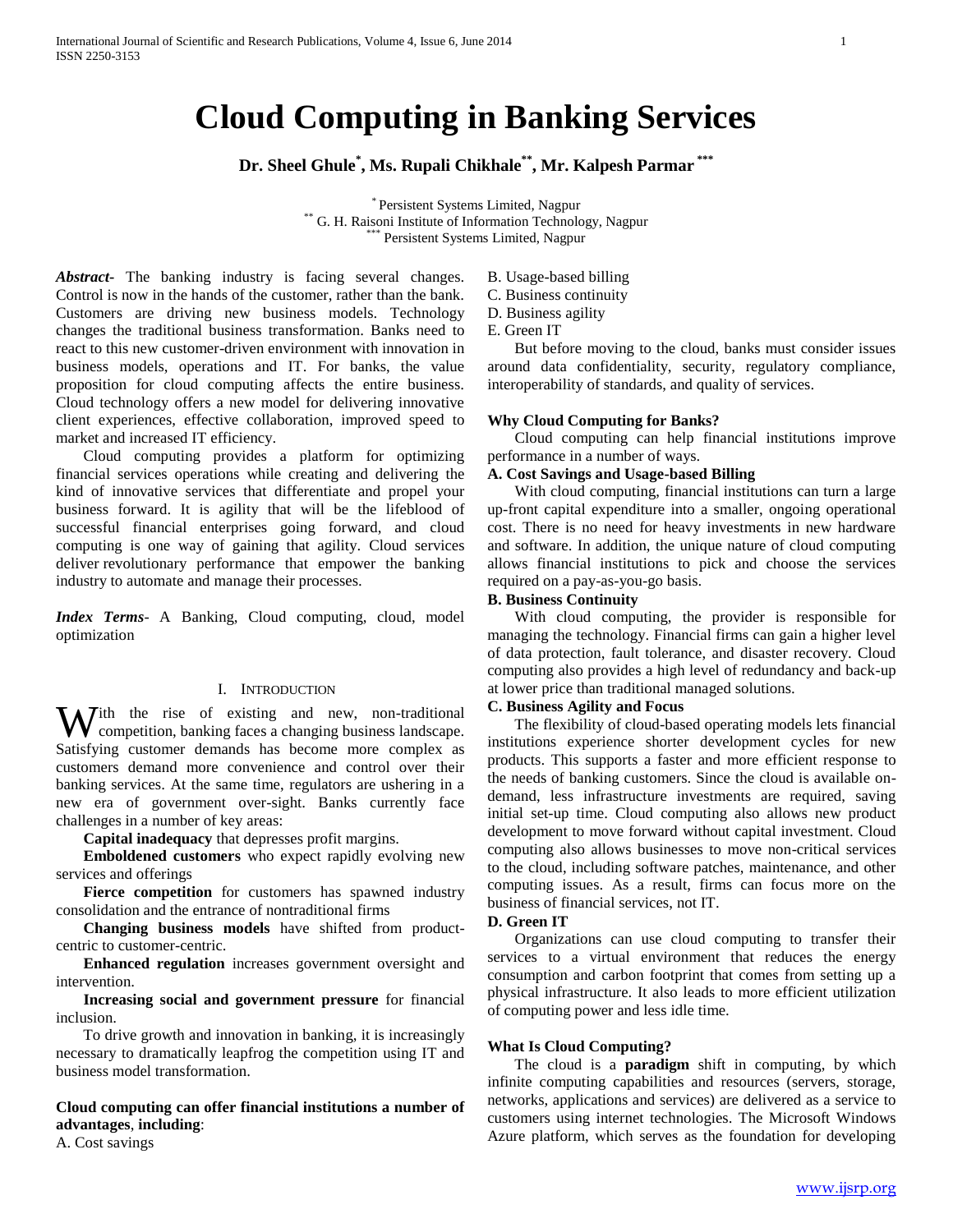and running applications in the cloud (and offers all the required development tools, management and services from Microsoft), is built to be flexible and give customers the ability to run the technologies they choose and scale as necessary – paying only for what they consume. For banks, running their applications in Windows Azure means they don't have to deal with the basics of the operating system. They have automatic scalability and automatic failover as well as disaster recovery, without having to actively manage and maintain the technology themselves. For smaller banks in particular, cloud computing is the most costeffective IT solution available on the market today, as it allows them to benefit from the consumption-based pricing model, as well as the scalability of Windows Azure as they grow.

Cloud computing has the capacity to change completely the financial services landscape. By making enterprise-level banking systems and associated technologies available in the cloud on a pay-per-use basis, now anyone, anywhere can have access to modern core banking systems without the cost and other barriers usually associated with this technology.

Cloud computing is a model, not a specific technology. Today, cloud technology is not just a tool being used in IT, but a paradigm shift to an entirely new business model. Cloud computing, allows companies to access IT-based services via the internet. A cloud-based model provides rapid acquisition, low capital investment, relatively low operating costs and variable pricing tied directly to use. Cloud computing services operate at several levels: infrastructure as a service, software as a service, platform as a service and business process as a service. There are several different "flavors" of cloud, each bringing its own specific implications for banks.

### The main variants are:

#### **Public clouds**

Public clouds extend the data center's capabilities by enabling the provisioning of IT services from third-party providers over a network. The data and processing may be located anywhere in the world on infrastructure that is shared with the cloud provider's other customers, or "tenants".

## **Private clouds**

Private clouds are built by applying virtualization within a bank's own data centers. Because private clouds are not exposed to external "tenants," banks tend to regard them as a more secure environment for customer data.

### **Hybrid clouds**

Hybrid clouds blend public and private clouds depending on the sensitivity of the data and applications in each process, and the degree of business criticality and differentiation. Most banks will follow a "hybrid" cloud strategy which can also be a cloud owned by and located within the bank, but operated by a thirdparty.

#### **Public "sovereign" cloud**

Public "sovereign" cloud is an emerging variant, under which a public cloud provider commits to keeping the cloud data and processing within a specific jurisdiction. This facilitates compliance with data protection regulations forbidding personal data from passing beyond national borders.

## II. DEPLOYMENT VIEW OF CLOUD BANKING

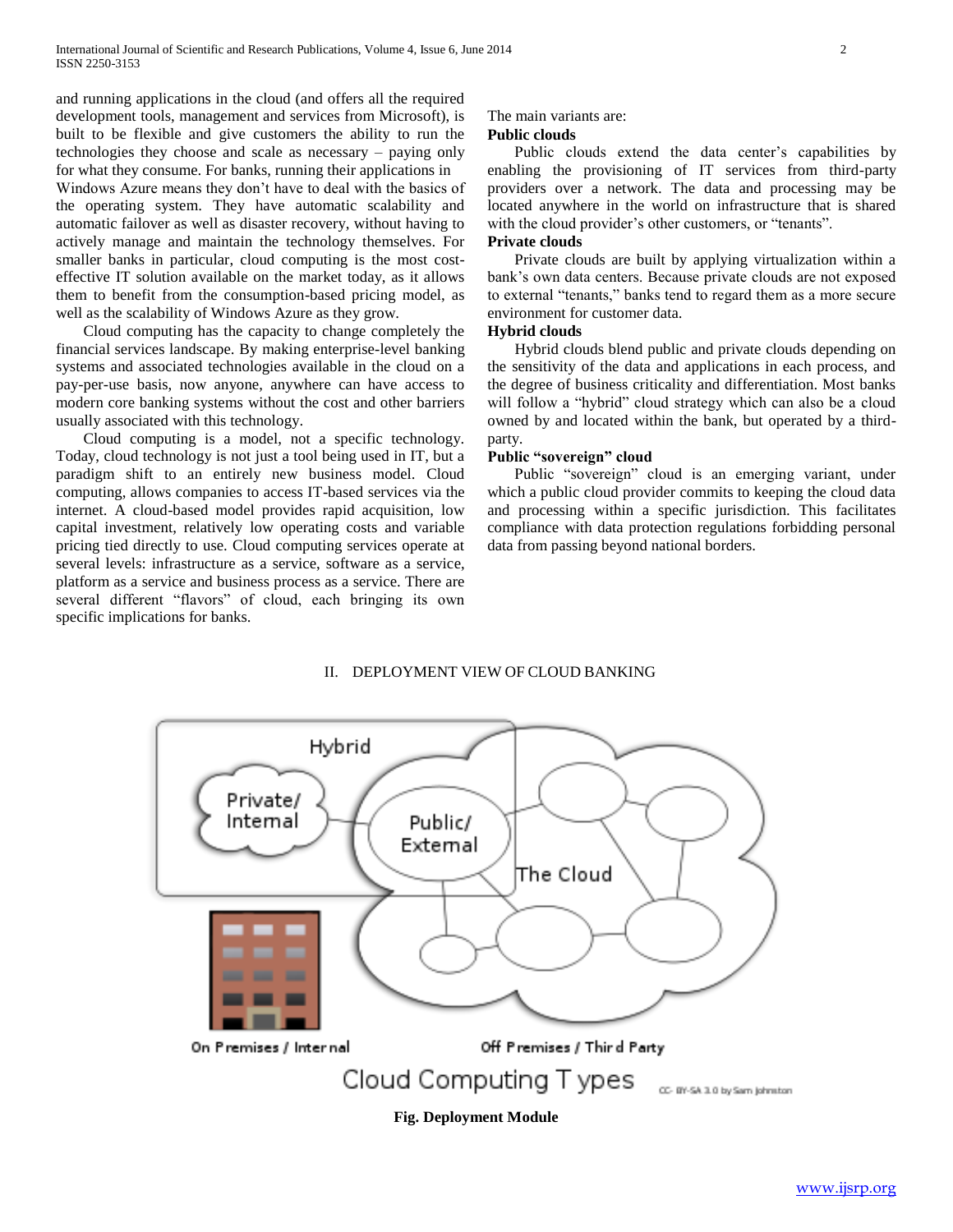The all service layers, regardless of deployment model (private, hybrid, and public), a banking sector must implement a consistent model to govern, provision, and operate activities across all layers. This encompasses provisioning not just the infrastructure, but all components and services required to deploy the bank service, for example, hardware, network services, operating system, database, middleware, application, and thirdparty service provisioning.

 **Infrastructure Services—**Includes servers, storage, and networking, both inside and outside a banking services for data center. Many banks are currently building an internal cloud IT infrastructure. This layer is often called IaaS.

 **Platforms Service—**A broad technology array, including application hosting environments and tools, middleware technology, development frameworks and tools, and standards applied to specific business services. Even a core banking product includes a development environment such as frameworks, scripts, languages, tools and deployment environment such as deployment scripts, monitoring, and control environment.

 **Business Services—**Core bank services[5] such as corporate and retail banking, wealth management, treasury management, risk management and compliance, trading.

Banks have built these services in-house, the market is replacing these systems with commercial off-the-shelf packages that embrace an SOA. Some business services, such as loan origination and payments, are consumed through an external service provider.

 **Channel Services—**Support diverse channels such as ATM, branch, call center, mail, mobile, online, telephone, video, etc. The services are tailored per channel, built on a channel-specific technology stack with some sharing across channels via bridging technology. As the number of channels, devices, and users explode, banks evolve toward single architecture that supports all channels, delivering a consistent customer experience, services, and information across all channels.

 **Security (Authentication, Authorization and Access Control) —**the critical need for security, privacy, and control in a cloud environment. For applications that need lower levels of security and control, a public cloud may suffice. Where more stringent levels of security and control are called for, a private cloud is the logical choice. For more sensitive banking sector services applications, which call for higher levels of privacy and control, retain them on their existing environment, or consider a utility services solution, or traditional managed hosting services approach.

 **Scalability—**The Cloud service that provide real-time visibility into resource utilization, operation performance, patterns for CPU utilization, disk I/O, and network traffic.

Enabling employees across distributed branches to access trading and banking systems through a security-rich cloud infrastructure

#### **Benefits of Cloud Computing in various banking IT service areas:**

 **Analytics:** Integrating customer data across banking platforms to enable near real-time insights.

 **Collaboration:** Enabling employees across distributed branches to access trading and banking systems through a security-rich cloud infrastructure

 **Cost Savings and Usage-based Billing:** With cloud computing, financial institutions can turn a large up-front capital expenditure into a smaller, ongoing operational cost. There is no need for heavy investments in new hardware and software. In addition, the unique nature of cloud computing allows financial institutions to pick and choose the services required on a pay-asyou-go basis.

 **Desktops and devices:** Deploying a private cloud to centralize management of desktops allows for greater remote flexibility without sacrificing control, while enabling banking employees to access the applications and data they need

 **Development and testing:** Enabling a bank's development teams to quickly and easily create virtual environments thus increasing the agility of development and testing

 **Industry applications:** Enabling payment providers to standardize and modernize transaction processing

 **Infrastructure compute:** Allowing capacity to be allocated, expanded and reallocated efficiently gives banks flexibility and agility while resolving the issues of complexity and cost increases related to scaling up traditional network models to accommodate future growth

 **Infrastructure storage:** Providing scalable storage solutions to ensure that the real-time demands of today's trading and analytics processes are maintainable

 **Managed backup:** Backing up a bank's critical business data to ensure that in the event of a disaster a bank can bounce back rapidly and easily

**Security:** Enforcing active security and endpoint management to ensure corporate governance and banking IT policies are maintained

#### III. CONCLUSION

While banks will benefit in a similar way to other cloud users from this particular offering, especially in terms of lower total cost of ownership, enhance their operations and help them develop new offerings with flexibility and a rapid time to market. Cloud computing may soon prove indispensable as an answer to the daunting new demands for agility, transparency, and efficiency. Shrinking markets and global competition pose numerous challenges for banks – the Cloud offers the speed, flexibility and real-time information needed to meet those challenges on a cost-effective basis.

Global economic situation to more stringent regulatory controls, nimble new competitors, and shifting Customer expectations—bankers and others now face a dramatically different market reality. Banks must collaborate and technology must be part of that collaboration. We successfully integrated on promise and cloud-deployed bank sector for web service. The benefits can include not only lower costs, but increased revenue and optimized customer relationships. Cloud computing represents game-changing shifts in how banking services organizations acquire and leverage IT resources. Cloud computing also provides a high level of redundancy and back-up at lower price than traditional managed solutions. The Cloud vendor provided infrastructure services are used to address